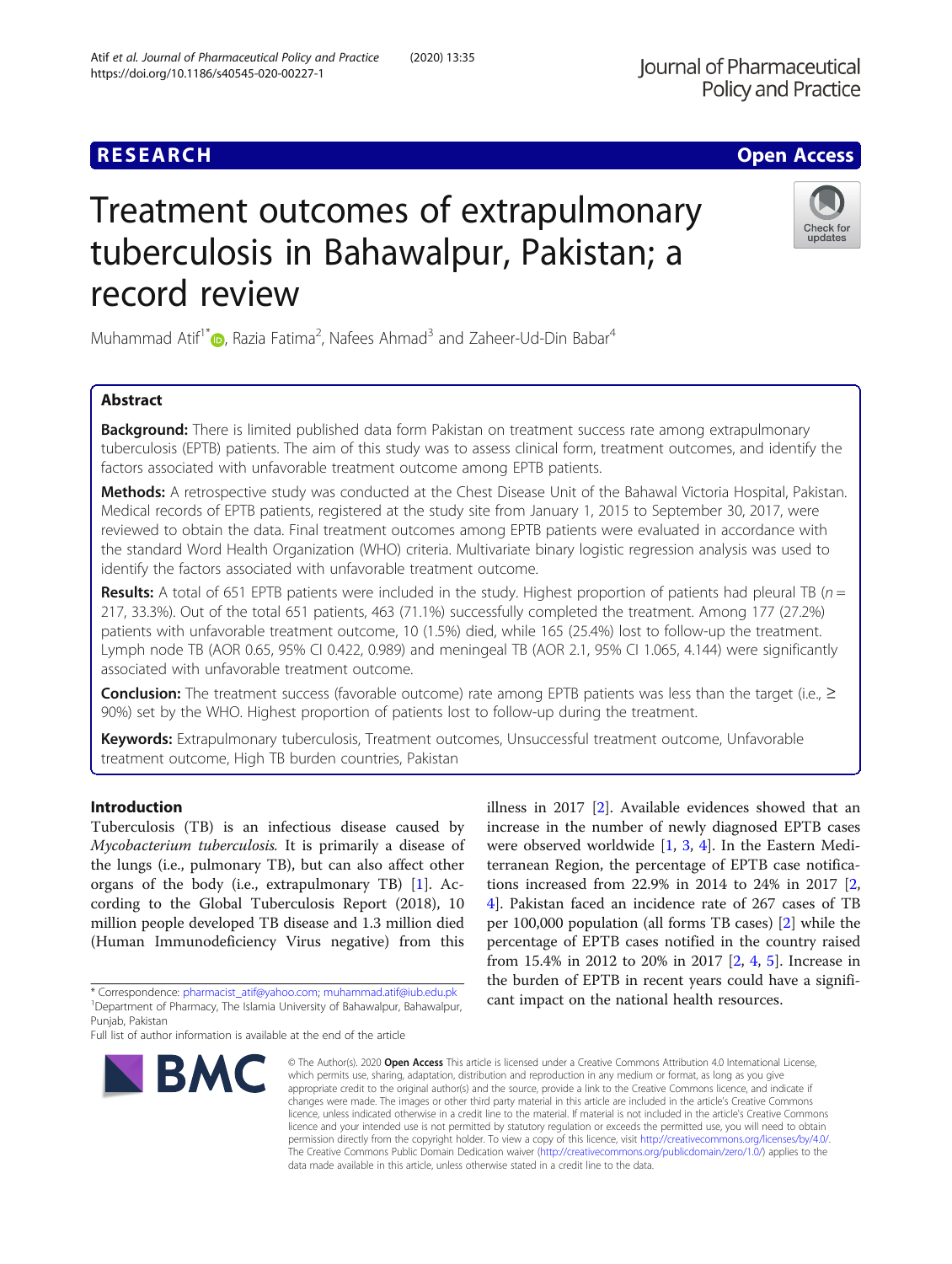Reporting treatment outcomes among TB patients is one of the major indicators to evaluate the performance of national tuberculosis control program (NTP) [[6\]](#page-5-0). The International Union against Tuberculosis and Lung Disease and the World Health Organization (WHO) jointly published recommendations to standardize the reporting of treatment outcomes among TB patients. Though, these recommendations are aimed at pulmonary tuberculosis (PTB) but are also used for EPTB [\[7](#page-5-0)]. In recent years, countries such as Nigeria (52.3%), Ethiopia (79.2%) and India (78.1%) documented suboptimal treatment success rates among EPTB patients  $[8-10]$  $[8-10]$  $[8-10]$  $[8-10]$ . In contrast, similar studies from Bhutan (90%) and India (90.5%) reported better treatment success rates [[11,](#page-6-0) [12](#page-6-0)]. Earlier studies reported age, gender, type of patient, Human Immunodeficiency Virus (HIV) status and diabetes as most common factors associated with treatment success rate among EPTB patients [[7,](#page-5-0) [11\]](#page-6-0).

In Pakistan, the treatment success rate for TB (all forms) was 94% (2017 cohort) [\[2](#page-5-0)]. A few studies from Pakistan reported 60–88% treatment success rate among EPTB patients [[13,](#page-6-0) [14](#page-6-0)]. Nevertheless, to-date, limited data is available on clinical form and treatment outcomes among EPTB patients. In particular, it remains unclear what are the most common risk factors associated with unfavorable treatment outcome among EPTB patients. Therefore, the aim of this study was to assess clinical form, treatment outcomes and identify the factors associated with unfavorable treatment outcome among EPTB patients at the Bahawal Victoria Hospital (BVH), Punjab, Pakistan.

## Methods

#### Study design

This was a retrospective record review [[15](#page-6-0)–[17](#page-6-0)] of EPTB patients registered at the study site from 2015 to 2017.

## Study setting

The study was conducted in the Bahawalpur district of the Punjab province of Pakistan. Bahawalpur is the 12th largest city of Pakistan with an approximate population of 3,333,467 people. There are two public sector tertiary healthcare facilities in Bahawalpur i.e., the BVH and the Civil Hospital. This study was undertaken at the Chest Disease Unit (CDU) of the BVH. The BVH, a 1600 bedded health facility, is a referral tertiary care hospital located in the southern region of the Punjab province of Pakistan. The CDU of the BVH has 8–10 physicians, 5–6 chest specialists and two pharmacists who provide routine care to the patients with chest-related diseases. In addition, TB outdoor clinic has dedicated paramedic staff committed to provide quality care to TB patients. TB outdoor clinic is visited by 35–40 TB patients daily. TB unit in the chest clinic works under the NTP [[18\]](#page-6-0).

Presumptive cases of EPTB are often diagnosed on microbiological and/or clinical grounds [[19](#page-6-0)]. After being diagnosed with EPTB, patients are provided with standard anti-TB regimen comprising of isoniazid (H), rifampicin (R), pyrazinamide (Z) and ethambutol (E) for 2 months followed by isoniazid (H) and rifampin (R) for 4 months (2HRZE/4HR). Re-treatment cases are treated with 3HRZE/6HRE. Duration of treatment in meningeal TB patients may be as long as 20 months. The patients who default form the treatment for more than 4 weeks are contacted via telephone, and traced by a TBcoordinator.

## Patients and data collection

The study included all new and retreatment EPTB patients aged ≥15 years diagnosed and registered at the study site from January 1, 2015 to September 30, 2017. During May and June 2018, patient files were reviewed to collect socio-demographic, clinical and treatmentrelated data on age, sex, distance from the treatment center, body weight, type of patient, site of disease, diagnostic tests and final treatment outcomes [[20](#page-6-0), [21](#page-6-0)].

## Reporting of treatment outcomes (main outcome variable)

The outcome of TB treatment was reported in accordance with the standard criteria [[22\]](#page-6-0). Treatment failure was defined as, "a patient whose treatment fails based on clinical judgment of the physician, for example, size of lymph node, radiographic findings, colonoscopy etc." [[23](#page-6-0)–[25](#page-6-0)]. Treatment completed was further classified as favorable treatment, whereas treatment failure, died and loss to follow-up were classified as unfavorable treatment outcome [[26](#page-6-0)]. Table [1](#page-2-0) outlines the standard definitions of treatment outcomes.

## Statistical analysis

Data were double entered in EpiData (version 3.1 for entry, EpiData Association, Odense, Denmark) and analyzed using the Statistical Package for Social Sciences (IBM, SPSS Statistics for Windows, version 21.0. Armonk, NY: IBM Corp.). Categorical variables were presented as counts and proportions (%). Continuous variables were described as mean and standard deviations (SD). Simple logistic regression analysis was used to evaluate the relationship between the dependent variable (i.e., unfavorable treatment outcome) and the selected independent variables. Statistically significant variables in univariate analysis were analyzed using multivariate binary logistic regression analysis to find the independent factors associated with unfavorable treatment outcome. The adjusted odd ratios (AOR) and 95% CI was documented for each variable. The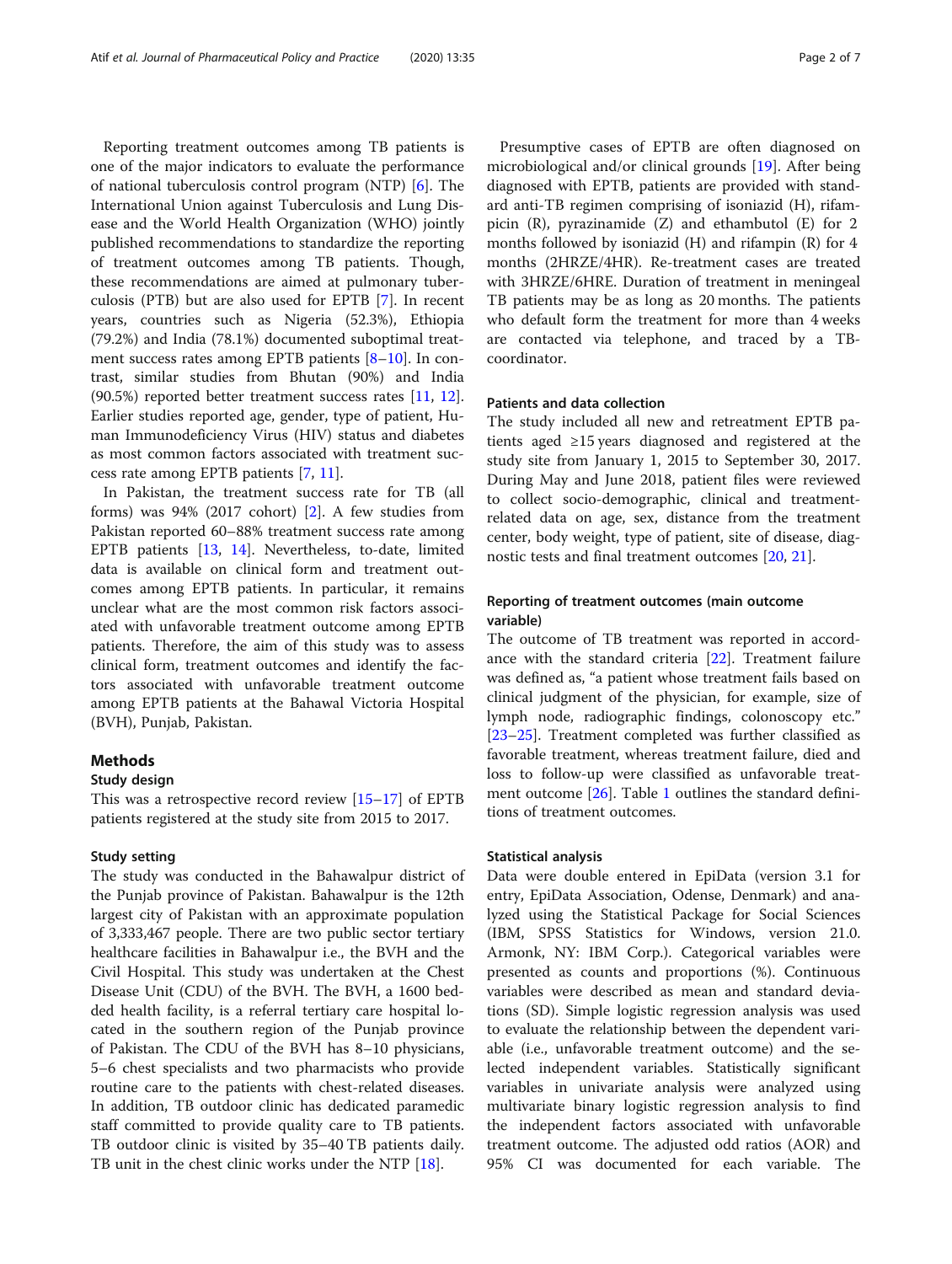<span id="page-2-0"></span>Table 1 Definition of treatment outcomes among extrapulmonary tuberculosis patients

| Outcome                        | Definition                                                                                                                                                                                                                                                                                                                                                                                                                                       |
|--------------------------------|--------------------------------------------------------------------------------------------------------------------------------------------------------------------------------------------------------------------------------------------------------------------------------------------------------------------------------------------------------------------------------------------------------------------------------------------------|
| Treatment<br>completed         | A TB patient who completed treatment without<br>evidence of failure but with no record to show<br>that sputum smear or culture results in the last<br>month of treatment and on at least one previous<br>occasion were negative, either because tests<br>were not done or because results are unavailable.                                                                                                                                       |
| Treatment failure              | Patients who were initially diagnosed as EPTB<br>(with or without bacteriological confirmation),<br>and those started on treatment based on clinical<br>and radiological findings, who have not shown<br>clinical improvement or became smear (or<br>culture) positive or their condition deteriorated<br>during the course of treatment. This definition<br>excludes those patients who are diagnosed with<br>RR-TB or MDR-TB during treatment. |
| Died                           | A TB patient who dies for any reason before<br>starting or during the course of treatment.                                                                                                                                                                                                                                                                                                                                                       |
| Loss to follow-up              | A TB patient who did not start treatment or<br>whose treatment was interrupted for two<br>consecutive months or more.                                                                                                                                                                                                                                                                                                                            |
| Not evaluated                  | A TB patient for whom no treatment outcome is<br>assigned. This includes cases "transferred out" to<br>another treatment unit as well as cases for whom<br>the treatment outcome is unknown to the<br>reporting unit.                                                                                                                                                                                                                            |
| Favorable treatment<br>outcome | Patients categorized as treatment completed.                                                                                                                                                                                                                                                                                                                                                                                                     |
|                                | . 1010 - وزوجان بوروبان به مركز راسوب بوروبية بو وزايت و مرحل الرسم و مرحلة وزايم الكويم الروبه مراح المحمدان                                                                                                                                                                                                                                                                                                                                    |

Adapted from: Definitions and reporting framework for tuberculosis – 2013 revision World Health Organization; National Tuberculosis Management Guidelines, Republic of South Africa (2014).

Table 2 Socio-demographic characteristics of extrapulmonary tuberculosis patients registered at Bahawal Victoria Hospital, Bahawalpur from 2015 to 2017 ( $N = 651$ )

| Characteristics                               | Patients<br>n (%) |  |  |
|-----------------------------------------------|-------------------|--|--|
| Sex                                           |                   |  |  |
| Male                                          | 334 (51.3)        |  |  |
| Female                                        | 317 (48.7)        |  |  |
| Age group (years) mean age = 33.7 (SD = 14.9) |                   |  |  |
| $15 - 24$                                     | 232 (35.6)        |  |  |
| $25 - 34$                                     | 171 (26.3)        |  |  |
| $35 - 44$                                     | 92 (14.2)         |  |  |
| $45 - 54$                                     | 75 (11.5)         |  |  |
| $55 - 64$                                     | 45 (6.9)          |  |  |
| $\geq 65$                                     | 36(5.5)           |  |  |
| Distance from the treatment center (Km)       |                   |  |  |
| < 5                                           | 87 (13.4)         |  |  |
| $6 - 25$                                      | 253 (38.9)        |  |  |
| $26 - 50$                                     | 204 (31.3)        |  |  |
| > 50                                          | 107 (16.4)        |  |  |

significance of the statistical tests was taken at a  $p$ -value of  $< 0.05$ .

Note: In this study, "successful treatment outcome" and "favorable treatment outcome" are used interchangeably, and are similar in meaning.

## Results

During the study period, a total of 723 EPTB patients were registered at the study site. Out of these, medical records of 72 (10%) patients were not traceable due to assorted reasons. Consequently, 651 patients were included in the study. Among these, 648 (99.5%) were new patients and only 3 (0.5%) were retreatment case. The mean age of the patients was  $33.7$  (SD = 14.9) years. Close to half of the patients ( $n = 317$ ; 48.7%) were female (Table 2).

With regard to site of infection, highest proportion of patients had pleural TB  $(n = 217, 33.3%)$  followed by lymph node TB ( $n = 170, 26.1\%$ ). More than 65% ( $n =$ 437; 67.1%) of the patients had their histopathological tests done, while basis of diagnosis was not recorded in 15 (2.3%) patients (Table 3.)

Table [4](#page-3-0) describes treatment outcomes among EPTB patients. Out of the total 651 patients, 463 (71.1%) completed the treatment (i.e., favorable treatment outcome). Among 177 (27.2%) patients with unfavorable treatment outcome, 10 (1.5%) died and 165 (25.4%) lost to followup during the treatment. A small proportion of the patients ( $n = 11$ , 1.7%) were not evaluated for the treatment

| Table 3 Site of infection and diagnostic attributes of        |
|---------------------------------------------------------------|
| extrapulmonary tuberculosis patients registered at Bahawal    |
| Victoria Hospital, Bahawalpur from 2015 to 2017 ( $N = 651$ ) |

| Clinical<br>Characteristics      | Patients<br>n (%) |
|----------------------------------|-------------------|
| Site of infection                |                   |
| Pleural                          | 217 (33.4)        |
| Lymphatic                        | 170 (26.1)        |
| Abdominal/ascites                | 80 (12.3)         |
| Bone/joint/spinal                | 23(3.5)           |
| Meningeal                        | 38 (5.8)          |
| Skin                             | 6(0.9)            |
| Other <sup>a</sup> /not recorded | 117(18)           |
| Diagnostic test                  |                   |
| Histopathology                   | 437 (67.1)        |
| CT scan/MRI                      | 67 (10.3)         |
| X-ray                            | 409 (62.8)        |
| Ultrasonography                  | 76 (11.7)         |
| Other <sup>b</sup>               | 10(1.5)           |
| Not recorded/not done            | 15(2.3)           |

 $a^2$  Testicular, Genitourinary, other organ involvement,  $b^2$  ESR, CBC, LFT, RFT, CT = Computed Tomography, MRI = Magnetic Resonance Imaging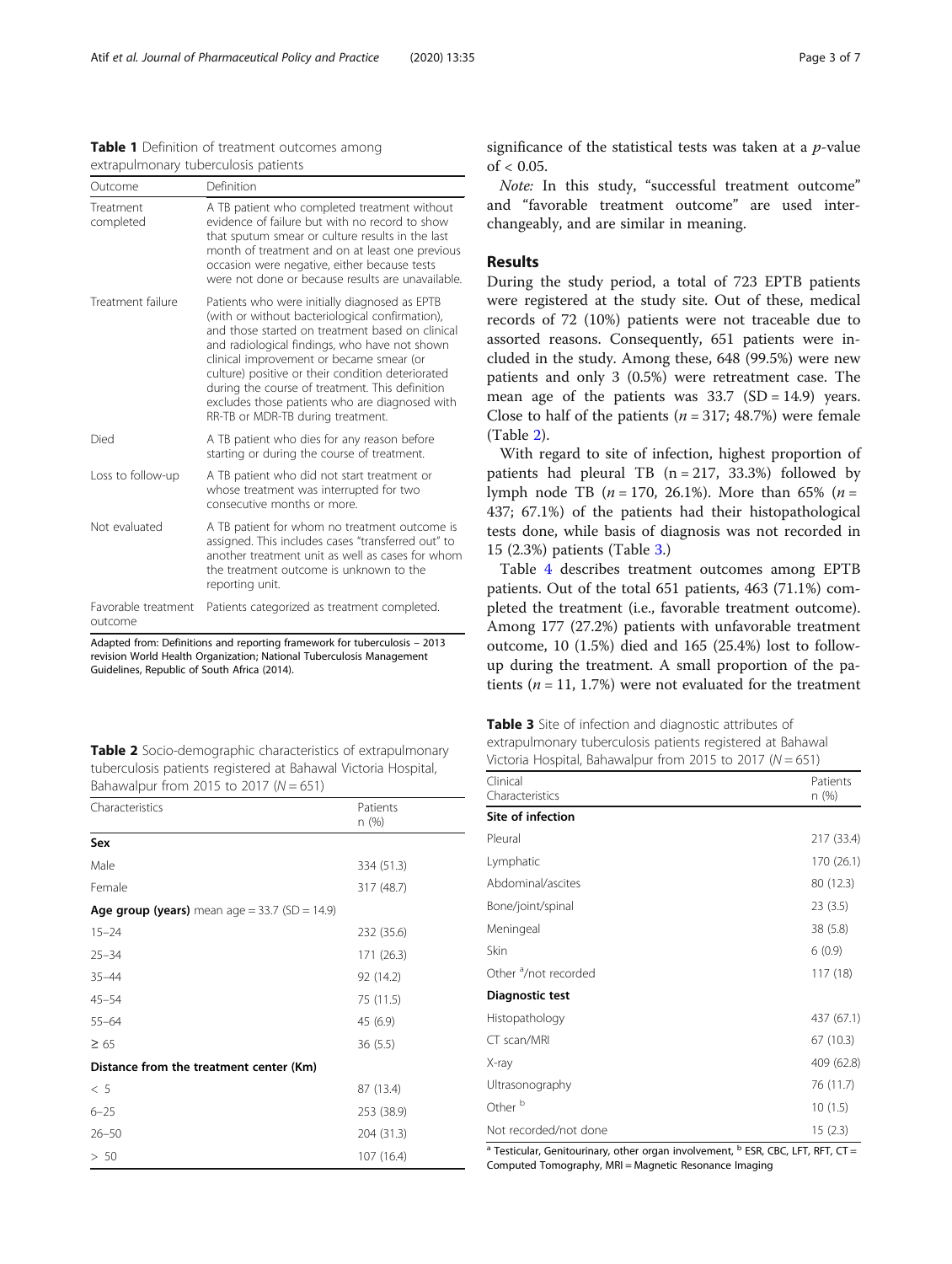<span id="page-3-0"></span>Table 4 Treatment outcomes among extrapulmonary tuberculosis patients registered at Bahawal Victoria Hospital, Bahawalpur from 2015 to 2017  $(N = 651)$ 

| Treatment outcomes  | Patients n (%) | Total n (%) |
|---------------------|----------------|-------------|
| Favorable           |                |             |
| Treatment completed | 463 (71.1)     | 463 (71.1)  |
| Unfavorable         |                |             |
| Treatment failure   | 2(0.3)         |             |
| Died                | 10(1.5)        | 177(27.2)   |
| Loss to follow-up   | 165 (25.4)     |             |
| Not evaluated       | 11(1.7)        | 11(1.7)     |
|                     |                |             |

outcome because their final treatment outcomes were not recorded in the medical records.

Further analysis of data showed that 20% of the patients with lymphatic TB lost to follow-up the treatment. While, 0.6% of the patients died during treatment. With regard to meningeal TB, 42.1% of the patients lost to follow-up and 2.6% of the patients died during the treatment. Further details on treatment outcomes in relation to patients' age, sex and site of infection could be seen in [Supplementary File 1](#page-5-0).

In simple logistic regression analysis, the factors associated with unfavorable treatment outcome included lymph node TB (OR 0.61, 95% CI 0.397, 0.922) and meningeal TB (OR 2.35, 95% CI 1.203, 4.605) (Table [5](#page-4-0)).

After adjusting the determinants of unfavorable treatment outcome among EPTB patients in univariate analysis, the factors which still remained significantly associated with unfavorable treatment outcome were lymph node TB (AOR 0.65, 95% CI 0.422, 0.989) and meningeal TB (AOR 2.1, 95% CI 1.065, 4.144) (Table [6](#page-4-0)).

AOR = Adjusted odds ratio; Model summary (chi square = 10.208, degrees of freedom = 2,  $p = .006$ , pseudo R square  $= .023$ ).

## **Discussion**

Our study findings showed the treatment success rate of 71.1% among the EPTB patients, which is far less than the target (i.e.,  $\geq$  90%) set by the WHO. In the study cohort, more than 25% of the patients lost to follow-up, while 1.5% died during the treatment. Pleural and lymphatic TB were the most common forms of EPTB. Patients with meningeal TB had higher probability of unfavorable outcome, while the patients with lymphatic TB had relatively higher probability of achieving favorable treatment outcome.

A treatment success rate of ≥90% among TB patients is one of the main targets set in the End TB strategy [\[2](#page-5-0)]. In this study, treatment success rate among EPTB patients was suboptimal and this is in line with the findings of a previous Pakistani study which reported 60% treatment success rate among EPTB patients [\[14](#page-6-0)]. Other studies from high TB burden countries such as Nigeria (52.3%), India (78.1%) and China (76.7%) also reported suboptimal treatment success rates among EPTB patients [[8](#page-5-0), [9,](#page-5-0) [27\]](#page-6-0). The reasons for lower treatment success rate could be non-adherence to anti-TB drugs, potential side effects associated with anti-TB drugs, lack of patient knowledge about the consequence of loss to follow-up, and distance from treatment center [\[28\]](#page-6-0). Contrary to our findings, studies conducted in Ethiopia (89.2%) and Bhutan (90%) showed relatively better treatment success rates [\[12](#page-6-0), [29](#page-6-0)]. This might be associated with better quality of healthcare facilities, political commitment, support from family, friends and healthcare workers, social support, better patient knowledge, and improved adherence to TB treatment [\[21](#page-6-0)].

In line with the findings of studies conducted in Cameroon (20%), South Africa (17.2%), Thailand (11%) and Pakistan (15.7%), our study found 25.4% loss to follow-up rate among EPTB patients [[17](#page-6-0), [30](#page-6-0)–[32\]](#page-6-0). This loss to follow-up rate is substantially higher and needs urgent attention. Potential consequences of loss to follow-up could be treatment failure, relapse, transmission of disease to high risk patients, development of drug resistance, and mortality. A systematic review of studies from developing countries reported lack of patient knowledge about disease, getting bored of pills, longer duration of TB treatment, feeling better after few weeks of treatment, negative attitude of patients towards healthcare workers (HCW), poor patient-HCW relationship, fear of stigmatization, lack of money and social support, and distance from treatment center as main factors associated with loss to follow-up TB treatment [[28\]](#page-6-0). Understanding and minimizing the impact of these factors is important to improve treatment completion rate. Improved patient counseling and awareness of disease, better healthcare facilities and social support to the patients can reduce loss to follow-up treatment.

In our study, the most common types of EPTB were pleural and lymph node TB. This finding is consistent with other published studies [\[33](#page-6-0)–[35\]](#page-6-0). In multivarite binary logistic regression analysis, patients with meningeal TB had higher chances of unfavorable treatment outcome. This could be due the fact that treatment duration of meningeal TB is longer due to reduced penetration of anti-TB drugs (ethambutol and rifampicin) to cerebrospinal fluid  $[36, 37]$  $[36, 37]$  $[36, 37]$ . Consequently, they could have left the treatment earlier (i.e., loss to follow-up) either because they were bored of taking pills or were unaware of the importance of treatment completion [[28\]](#page-6-0). Secondly, due to earlier reasons and complex nature of the disease, the mortality rate may be higher in patients presenting with meningeal TB [[38](#page-6-0)]. Our data support this notion as 42% of the patients with meningeal TB lost to follow-up and 2.6% of the patients died during the treatment.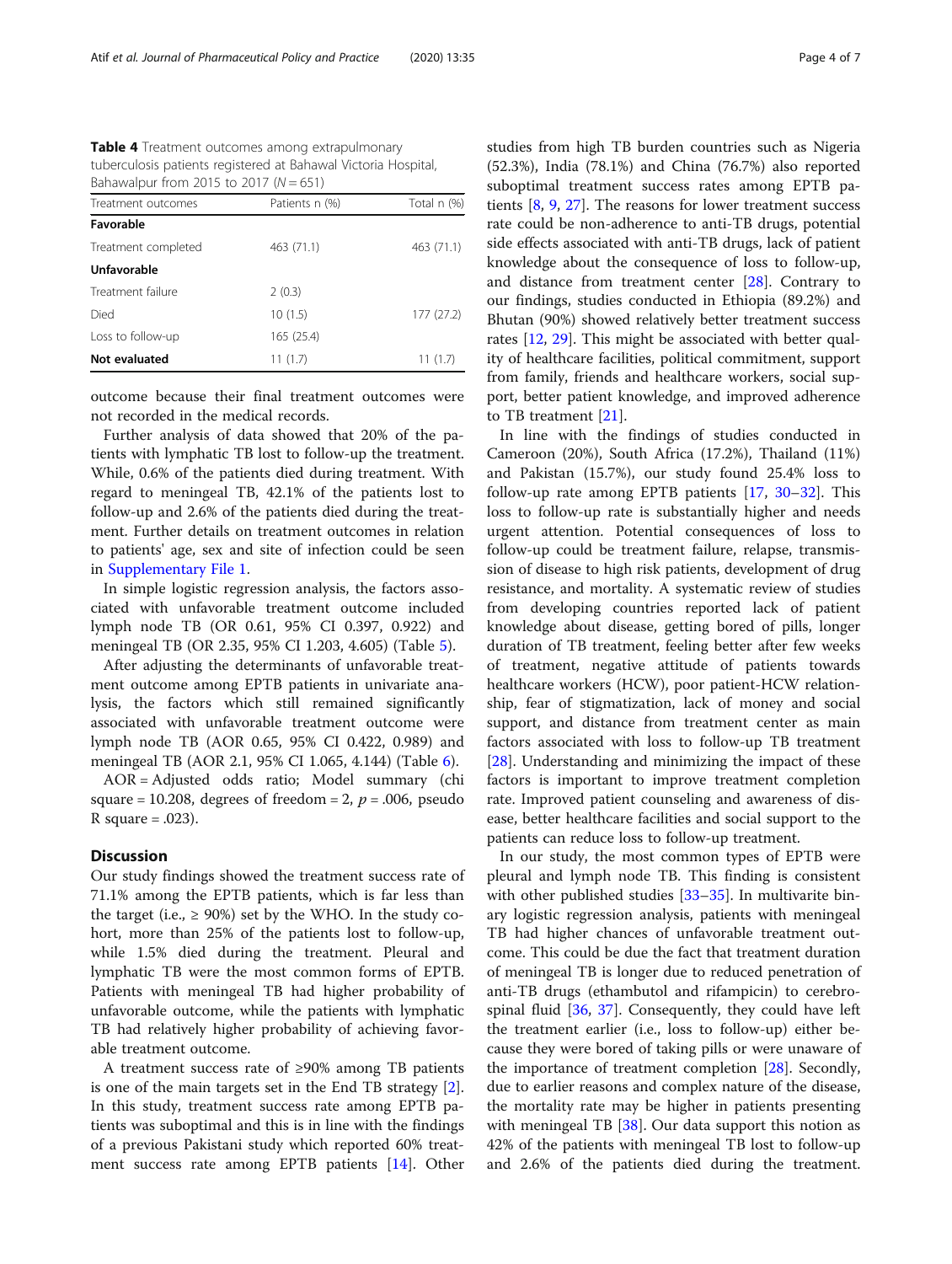<span id="page-4-0"></span>Table 5 Factors associated with unfavorable treatment outcome among extrapulmonary tuberculosis patients registered at Bahawal Victoria Hospital from 2015 to 2017: simple logistic regression analysis

| Variables                               | Unfavorable outcome      |              | <b>OR</b>    | 95% CI         |
|-----------------------------------------|--------------------------|--------------|--------------|----------------|
|                                         | No<br>n (%)              | Yes<br>n (%) |              |                |
| Female                                  |                          |              |              |                |
| No                                      | 240 (37.5)               | 88 (13.8)    | $\mathbf{1}$ |                |
| Yes                                     | 223 (34.8)               | 89 (13.9)    | 1.08         | .770-1.539     |
| Age (years)*                            | $\overline{\phantom{0}}$ |              | $1.0\,$      | $.991 - 1.014$ |
| Distance from home (Km)                 |                          |              |              |                |
| < 5 km                                  |                          |              | $\mathbf{1}$ |                |
| $6 - 25$ km                             | 186 (29.1)               | 64 (10)      | .84          | .589-1.207     |
| $26 - 50$ km                            | 137 (21.4)               | 65 (10.2)    | 1.40         | .959-1.989     |
| $>50$ km                                | 69 (10.8)                | 32(5)        | 1.26         | .795-1.997     |
| Body weight at start of treatment (Kg)* | $\qquad \qquad$          |              | 1.0          | .987-1.012     |
| Body weight at end of treatment (Kg)*   |                          |              | .98          | .946-1.024     |
| <b>Pleural TB</b>                       |                          |              |              |                |
| No                                      | 316 (49.5)               | 111 (17.3)   | $\mathbf{1}$ |                |
| Yes                                     | 146 (22.8)               | 66 (10.3)    | 1.29         | .899-1.855     |
| <b>Lymphatic TB</b>                     |                          |              |              |                |
| No                                      | 329 (51.4)               | 142 (22.2)   | $\mathbf{1}$ |                |
| Yes                                     | 134 (20.9)               | 35(5.5)      | .61          | .397-.922      |
| <b>Abdominal TB</b>                     |                          |              |              |                |
| No                                      | 404 (63.1)               | 157 (24.5)   | $\mathbf{1}$ |                |
| Yes                                     | 59 (9.2)                 | 20(3.1)      | .87          | .509-1.496     |
| <b>Bone/joint/spinal TB</b>             |                          |              |              |                |
| No                                      | 448 (70)                 | 172 (26.9)   | $\mathbf{1}$ |                |
| Yes                                     | 15(2.3)                  | 5(0.8)       | .87          | $.311 - 2.425$ |
| <b>Meningeal TB</b>                     |                          |              |              |                |
| No                                      | 443 (69.2)               | 160 (25)     | $\mathbf{1}$ |                |
| Yes                                     | 20(3.1)                  | 17(2.7)      | 2.35         | 1.203-4.605    |
| Skin TB                                 |                          |              |              |                |
| No                                      | 460 (71.9)               | 174 (27.2)   | $\mathbf{1}$ |                |
| Yes                                     | 3(0.5)                   | 3(0.5)       | 2.64         | .529-13.223    |

\*Entered as continuous variable

Table 6 Factors associated with unfavorable treatment outcome among extrapulmonary tuberculosis patients registered at Bahawal Victoria Hospital, Bahawalpur from 2015 to 2017: multiple logistic regression analysis

| Variable            | Unfavorable outcome |             | <b>AOR</b> | 95% CI      |
|---------------------|---------------------|-------------|------------|-------------|
|                     | No.<br>n (%)        | Yes<br>n(%) |            |             |
| Lymphatic TB        |                     |             |            |             |
| No                  | 329 (51.4)          | 142 (22.2)  |            |             |
| Yes                 | 134 (20.9)          | 35(5.5)     | .65        | .422-.989   |
| <b>Meningeal TB</b> |                     |             |            |             |
| No                  | 443 (69.2)          | 160(25)     |            |             |
| Yes                 | 20(3.1)             | 17(2.7)     | 2.1        | 1.065-4.144 |

Earlier studies conducted in the United States (US) and Iran also reported meningeal TB to be a risk factor associated with unsuccessful outcome among EPTB [\[39,](#page-6-0) [40](#page-6-0)]. Our findings also showed that probability of unfavorable treatment outcome was less in patients with lymph node TB. This could be attributed to relatively lower loss to follow-up (20%) and death rates (0.6%) in this sub group of patients. A study from the US highlighted better success rate among lymph node TB patients due to lower mortality rate, and this is also evident from our findings [[38\]](#page-6-0).

The strength of this study was that we included all patients registered at the study site during the study period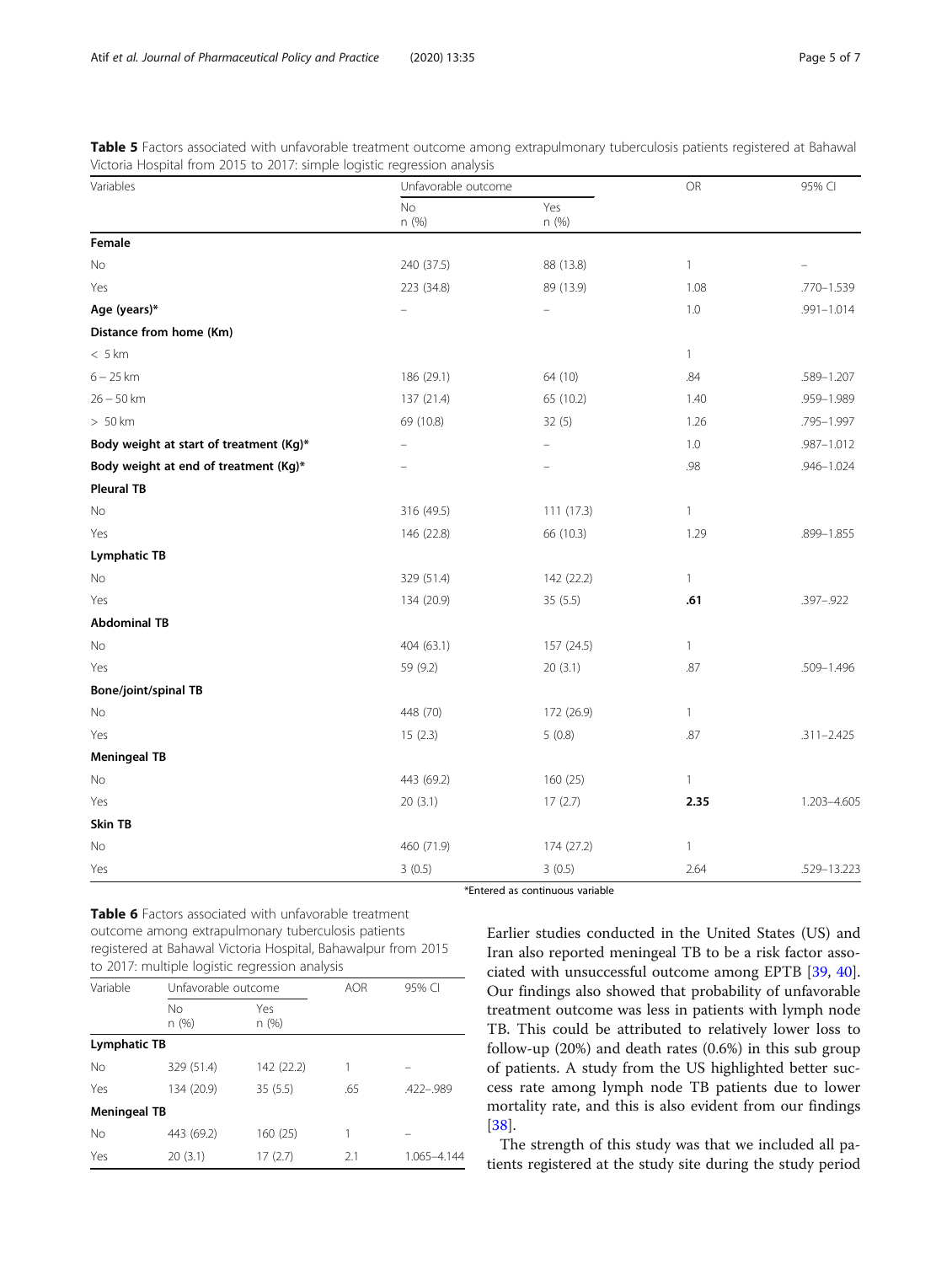<span id="page-5-0"></span>and reported outcomes of TB treatment in line with the standard WHO criteria. Similarly, design, methodology and reporting of results followed STROBE guidelines [[41\]](#page-6-0). Therefore, the risk of methodological biasness was minimal. Along with the strengths, there are a few limitations with are innate to any operational research study. First, the findings of this study could not be generalized for whole Pakistan. This is because BVH is one of the main referral hospital in the Southern Punjab and serve complex TB cases from urban and rural areas. The patients from rural areas may have higher probability of loss to follow-up, and this is also evident from our findings. Second, due to incomplete medical records of patients, it was not possible to capture some of the important variables which could have influenced the treatment outcome.

This study has implications for policy and practice. The findings of the study demonstrated that treatment success (favorable treatment outcome) rate among EPTB patients was less than the target set in the End Treatment Strategy which warrants urgent attention. In this study, a large proportion of EPTB patients lost to follow-up. This should be a concern for the policy makers and it necessitates the development and implementation of interventions to minimize treatment interruptions. Moreover, future studies should be conducted to underline the reasons of loss to follow-up. Our study also provided clinicians an opportunity to identify patients who were at higher risk of unfavorable treatment outcome.

## Conclusion

Higher proportion of patients had pleural TB followed by lymph node TB. The treatment success rate (favorable outcome) among EPTB patients was 71.1% which is less than the target (i.e.,  $\geq$  90%) set by the WHO in the End TB Strategy. Among the unfavorable treatment outcomes, highest proportion of patients lost to follow-up the treatment. Patients with meningeal TB had higher probability of unfavorable outcomes, while patients with lymph node TB were more likely to achieve favorable treatment outcome.

Ethical approval and consent to participate The ethical clearance of the study was obtained from the Pharmacy Research Ethics Committee (PREC) at the Islamia University of Bahawalpur.

## Supplementary information

Supplementary information accompanies this paper at [https://doi.org/10.](https://doi.org/10.1186/s40545-020-00227-1) [1186/s40545-020-00227-1](https://doi.org/10.1186/s40545-020-00227-1).

Additional file 1.

#### Acknowledgements

This research was conducted through the Structured Operational Research and Training Initiative (SORT IT), a global partnership led by the Special Program for Research and Training in Tropical Diseases at the World Health Organization (WHO/TDR). The training model is based on a course developed jointly by the International Union against Tuberculosis and Lung Disease (The Union, Paris, France) and Médecins Sans Frontières (MSF, Geneva, Switzerland). The specific SORT IT program that resulted in this publication was implemented by the National Tuberculosis Control Program of Pakistan, through the support of the Global Fund to Fight AIDS, Tuberculosis and Malaria (The Global Fund, Geneva, Switzerland).

#### Authors' contributions

MAT made substantial contribution to conception and design of the study. RF also made contributions to the conception and design of the article. MAT was involved in data collection. MA, NA, ZB and RF made contribution in data analysis and interpretation. MAT drafted the manuscript and RF, NA and ZB critically revised the manuscript. Final version of the manuscript was approved by all authors, and all authors are accountable to the accuracy and integrity of all parts of the paper.

#### Funding

No funding sources.

#### Availability of data and materials

The raw data related to this study may be provided upon receiving reasonable request. Please contact Muhammad Atif at [pharmacist\\_atif@yahoo.com.](mailto:pharmacist_atif@yahoo.com)

#### Consent for publication

Not applicable.

#### Competing interests

The authors declare that they have no competing interests.

#### Author details

<sup>1</sup>Department of Pharmacy, The Islamia University of Bahawalpur, Bahawalpur, Punjab, Pakistan. <sup>2</sup>Research Unit, National TB Control Program, Islamabad Pakistan. <sup>3</sup>Department of Pharmacy, University of Baluchistan, Quetta, Pakistan. <sup>4</sup>Department of Pharmacy, University of Huddersfield, Huddersfield, UK.

## Received: 22 January 2020 Accepted: 18 May 2020 Published online: 24 July 2020

#### References

- 1. World Health Organization. Global Tuberculosis Report 2017 2017 [cited 2018 April 10]; Available from: [http://www.who.int/tb/publications/global\\_report/en/.](http://www.who.int/tb/publications/global_report/en/)
- 2. World Health Organization. Global Tuberculosis Report 2018. 2018 [cited 2018 October 7]; Available from: [http://apps.who.int/iris/bitstream/handle/1](http://apps.who.int/iris/bitstream/handle/10665/274453/9789241565646-eng.pdf?ua=1) [0665/274453/9789241565646-eng.pdf?ua=1](http://apps.who.int/iris/bitstream/handle/10665/274453/9789241565646-eng.pdf?ua=1).
- 3. World Health Organization. Global Tuberculosis Report 2012 2012 [cited 2018 March 29]; Available from: [http://apps.who.int/iris/bitstream/10665/75938/1/](http://apps.who.int/iris/bitstream/10665/75938/1/9789241564502_eng.pdf) [9789241564502\\_eng.pdf](http://apps.who.int/iris/bitstream/10665/75938/1/9789241564502_eng.pdf).
- 4. World Health Organization. Global Tuberculosis Report 2015. 2015 [cited 2018 March 29]; Available from: [http://www.who.int/tb/publications/global\\_](http://www.who.int/tb/publications/global_report/gtbr15_main_text.pdf) [report/gtbr15\\_main\\_text.pdf](http://www.who.int/tb/publications/global_report/gtbr15_main_text.pdf).
- 5. World Health Organization. Global Tuberculosis Reprot 2013. 2013 [cited 2018 March 29]; Available from: <http://apps.who.int/iris/handle/10665/91355>.
- 6. Atif M, et al. Treatment outcome of new smear positive pulmonary tuberculosis patients in Penang, Malaysia. BMC Infect Dis. 2014;14(1):399.
- 7. Vasankari T, et al. Treatment outcome of extra-pulmonary tuberculosis in Finland: a cohort study. BMC Public Health. 2010;10(1):399.
- 8. Adamu AL, et al. High mortality among tuberculosis patients on treatment in Nigeria: a retrospective cohort study. BMC Infect Dis. 2017;17(1):170.
- 9. Sharma SK, et al. Clinical profile & predictors of poor outcome of adult HIVtuberculosis patients in a tertiary care Centre in North India. Ind J Med Res. 2014;139(1):154–60.
- 10. Tesgaye F, et al. Documentation and treatment outcomes of smearnegative and extra-pulmonary tuberculosis in Ethiopia. Public Health Act. 2014;4(3):S25–30.